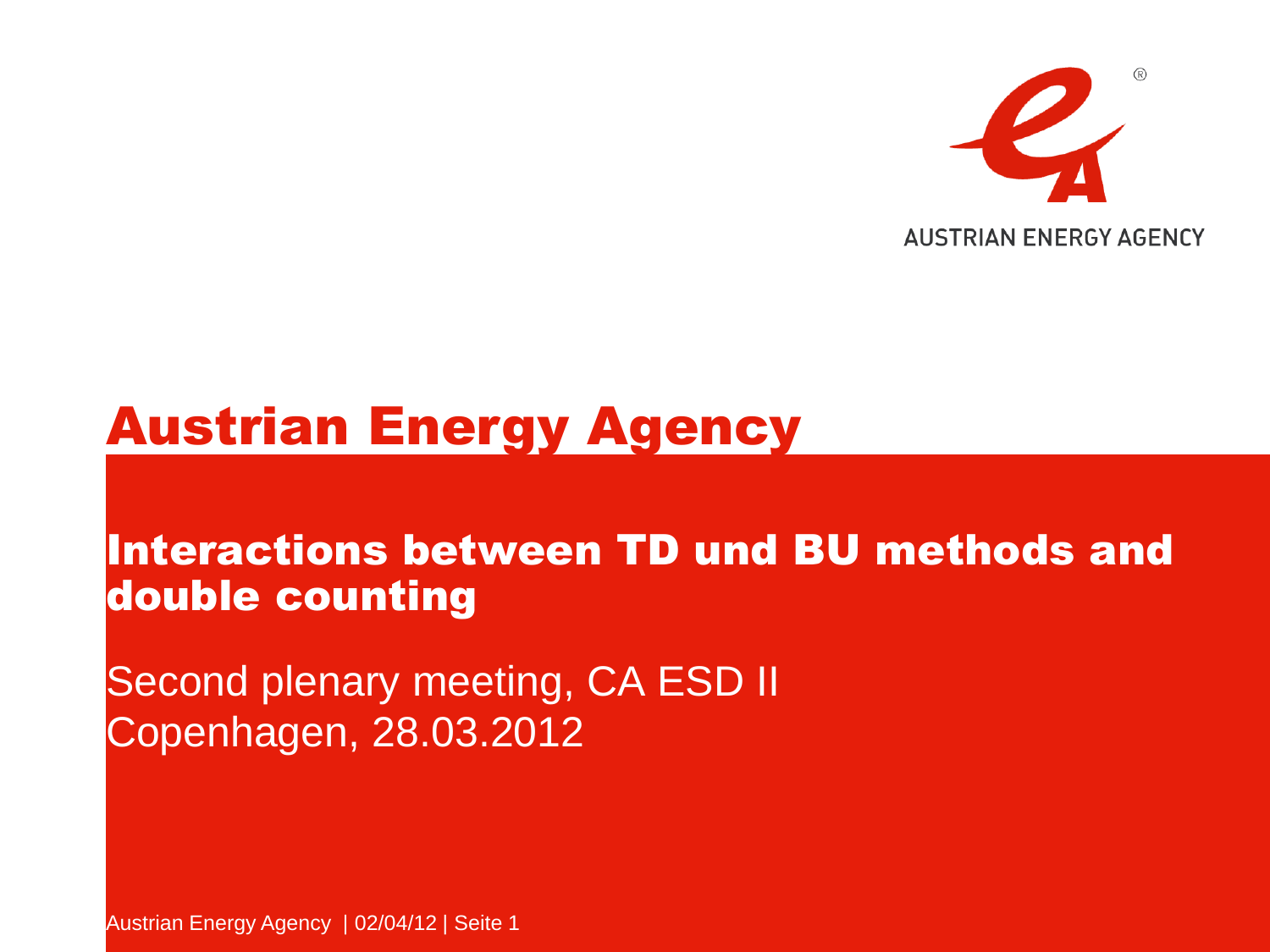

# **Top-down vs Bottom-up**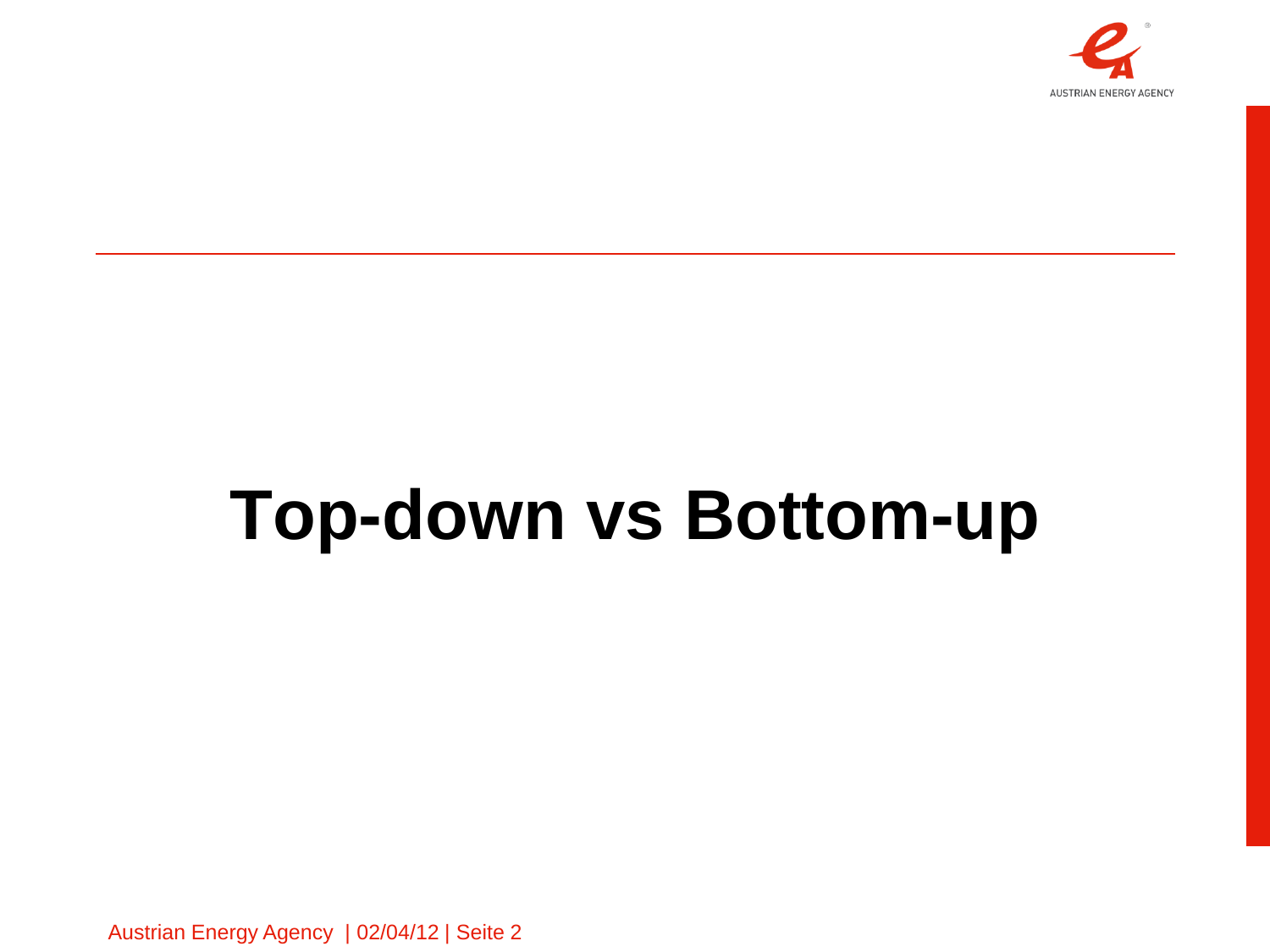

### **Background**

- Bottom-up calculations result in high savings for buildings methods
- **Comparing real energy consumption (according to** energy balances) and calculated energy consumption (according to bottom-up methods) a correction factor of 0,75 was applied to all bottom-up savings from buildings methods
- **These corrected bottom-up savings were compared** to top-down results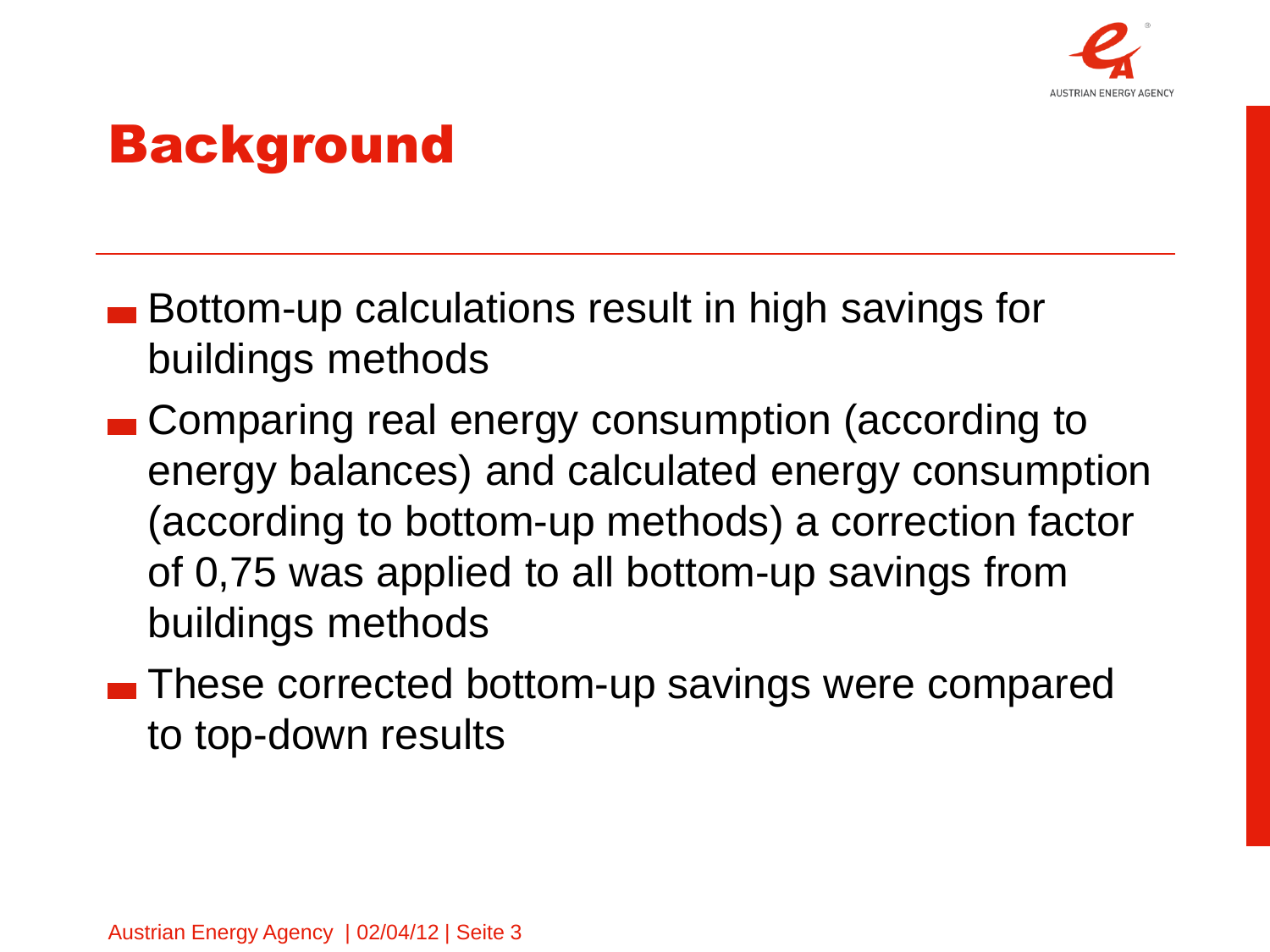

## Calculation results for Austria

| <b>TJ</b>                   | <b>Top-down</b> | <b>Top-down</b> | <b>Bottom-up</b> | <b>Bottom-up</b> |
|-----------------------------|-----------------|-----------------|------------------|------------------|
|                             | (Early Actions) | $(2008 - 2010)$ | (Early Actions)  | $(2008 - 2010)$  |
| <b>Households</b>           | 50.955          | 5.614           | 32.255           | 12.371           |
| Heating and hot<br>water    | 46.925          | 4.441           | 28.302           | 10.699           |
| Appliances                  | 4.030           | 1.099           |                  | 1.099            |
| Lighting                    |                 | 74              | 14               | 135              |
| Horizontal<br>measures      |                 |                 | 3.939            | 438              |
| <b>SMEs and</b><br>services | 46.215          | 9.481           | 870              | 2.084            |
| <b>Mobility</b>             | 6.657           | 4.878           |                  | 1.804            |
| <b>Total</b>                | 103.827         | 19.973          | 33.125           | 16.259           |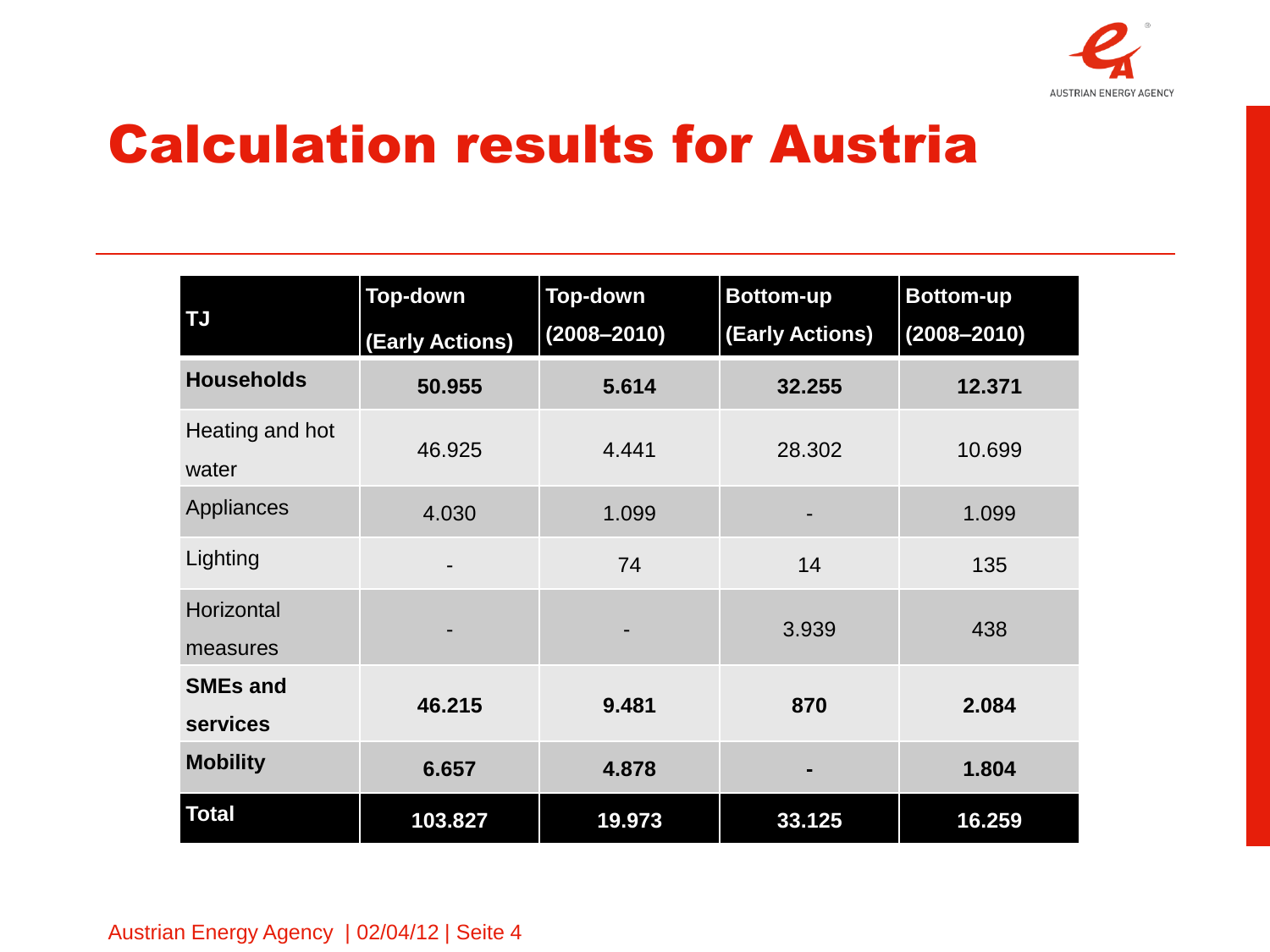

# **Double counting**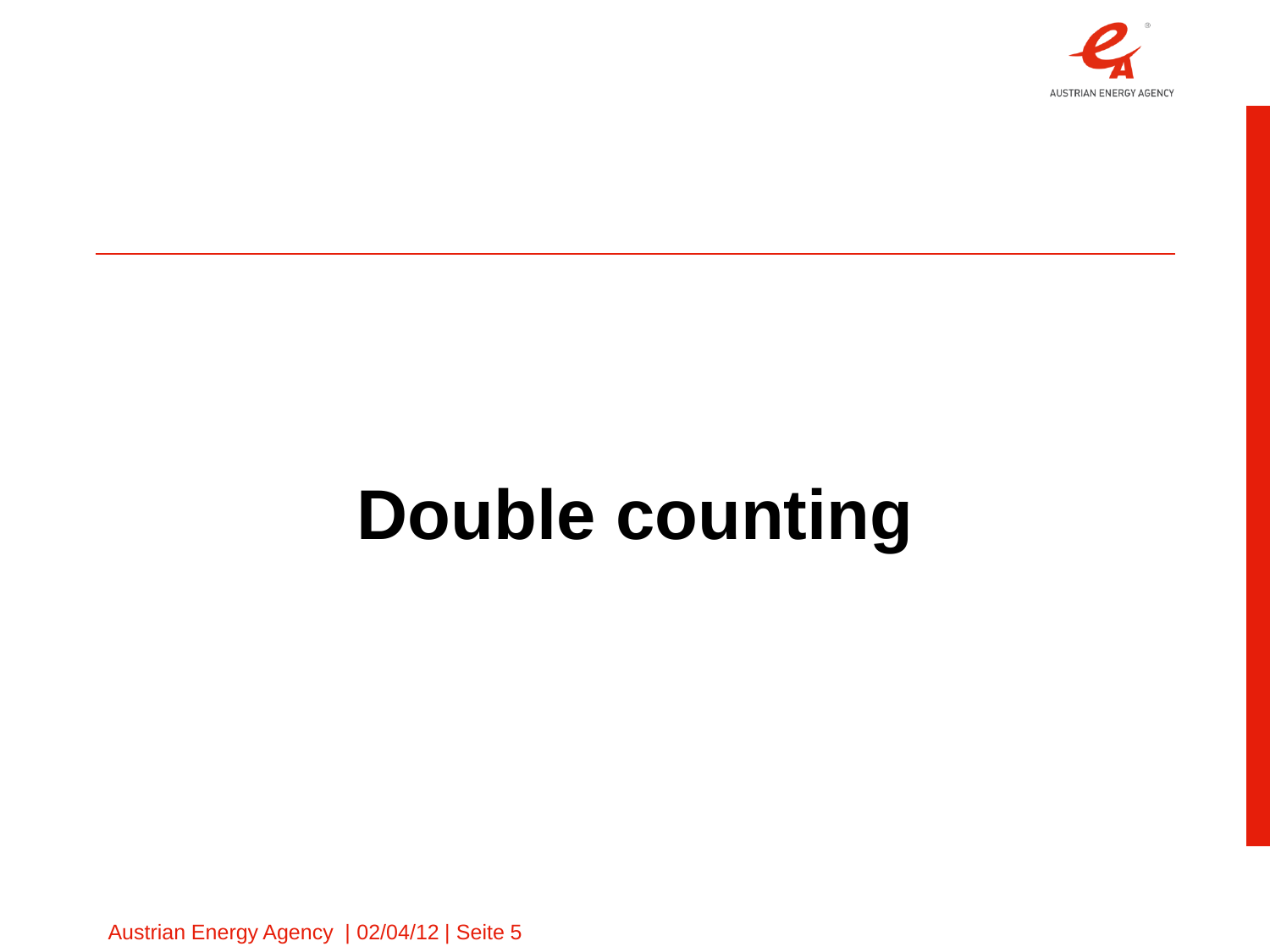

## **Background**

- **Double counting no problem for top-down methods as** long as EC model is used
- Double counting plays a role for bottom-up calculations when different actors implement the same kind of energy efficiency measures
- **Bottom-up monitoring in Austria via an online** database
	- **Federal authorities**
	- **Provinces**
	- **Energy companies (voluntary agreements)**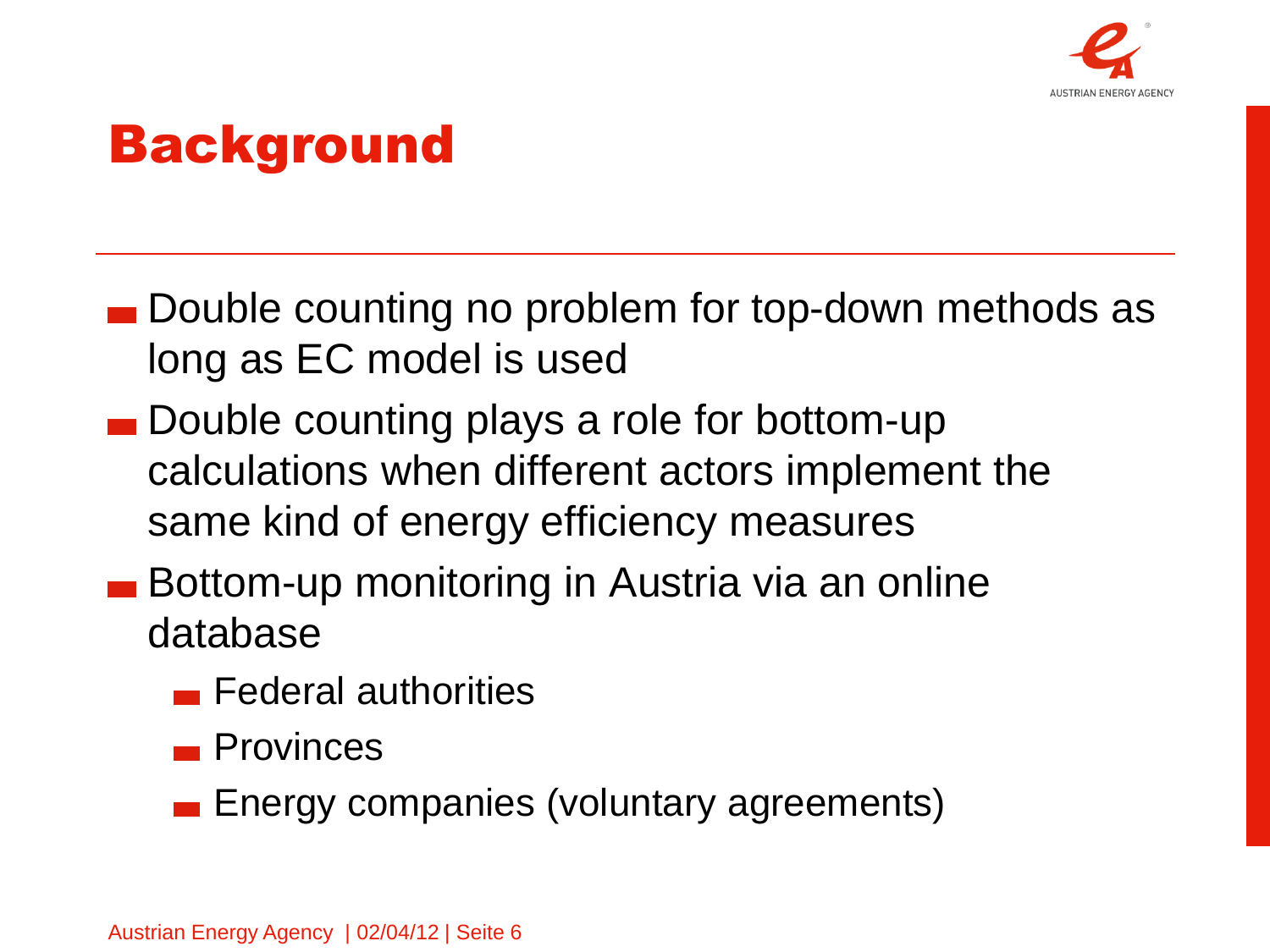

## Method to avoid double counting

 $\blacksquare$  Information from the monitoring data base:

- **Type of measure (e.g. installation of a new boiler)**
- **••** Year of implementation
- **Province where the measure was implemented**
- User who entered the data
- **Potential double counting** 
	- **Same type of measure**
	- **Same year of implementation**
	- **Same province**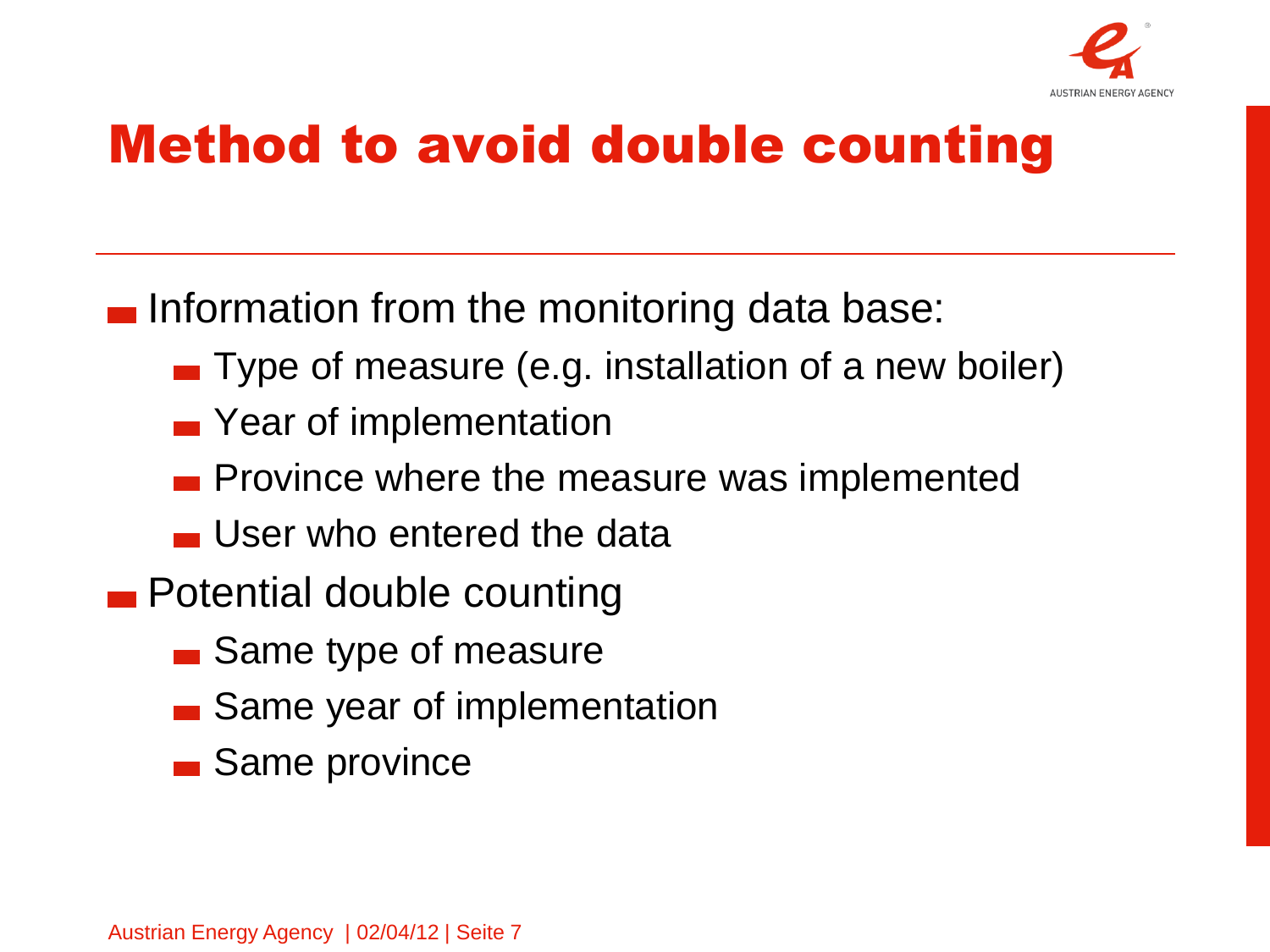

## Method to avoid double counting

- **Potential double counting was communicated to the** database users
- If double counting could not be excluded  $\rightarrow$  only savings from one user were included into bottom-up savings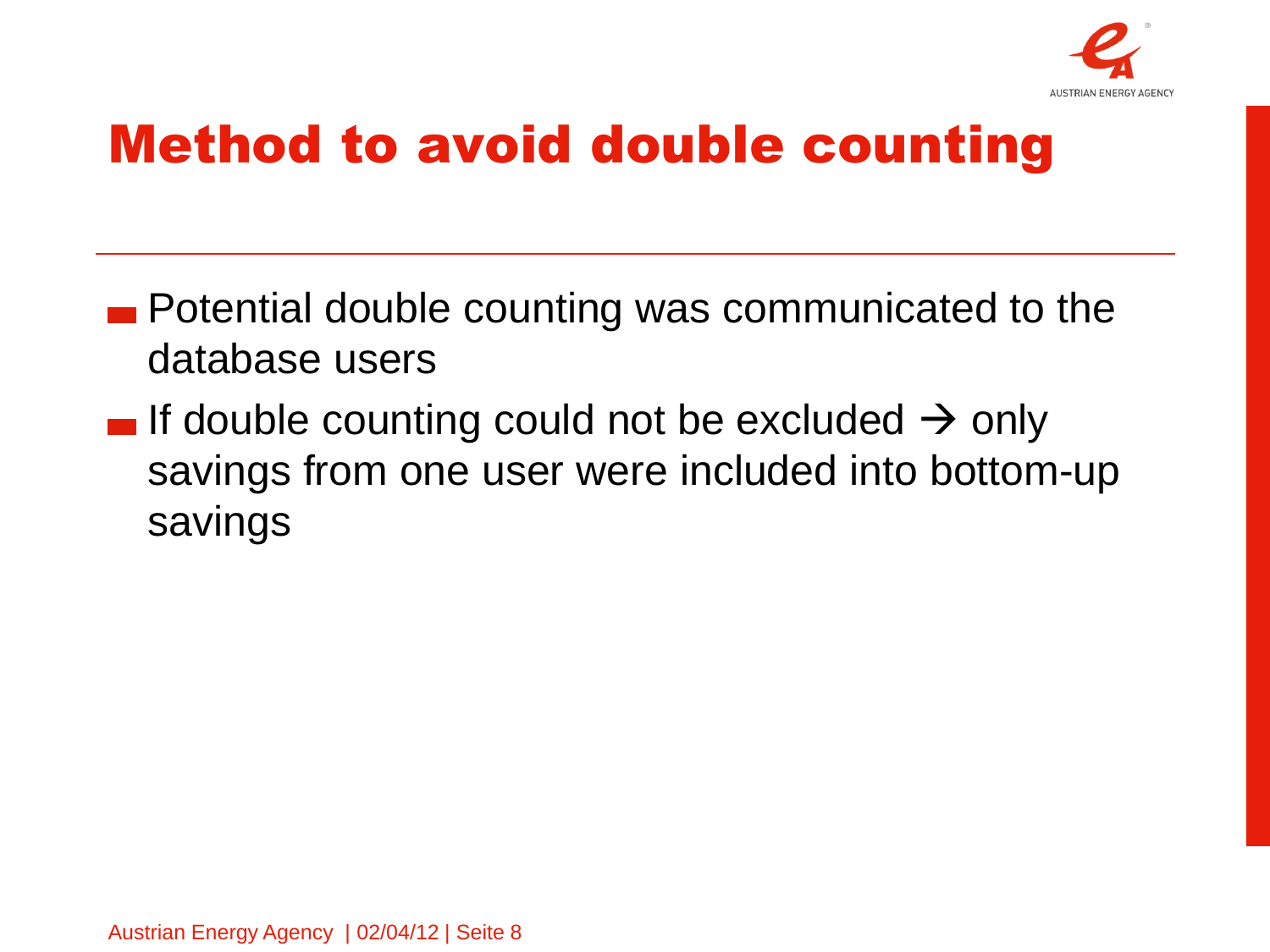

#### Future plans

- **IMPROVE process of avoiding double counting**
- **Database** 
	- **More detailed information of the energy carriers**
	- Improved automatic reporting/evaluation files
	- Improved communication between actors